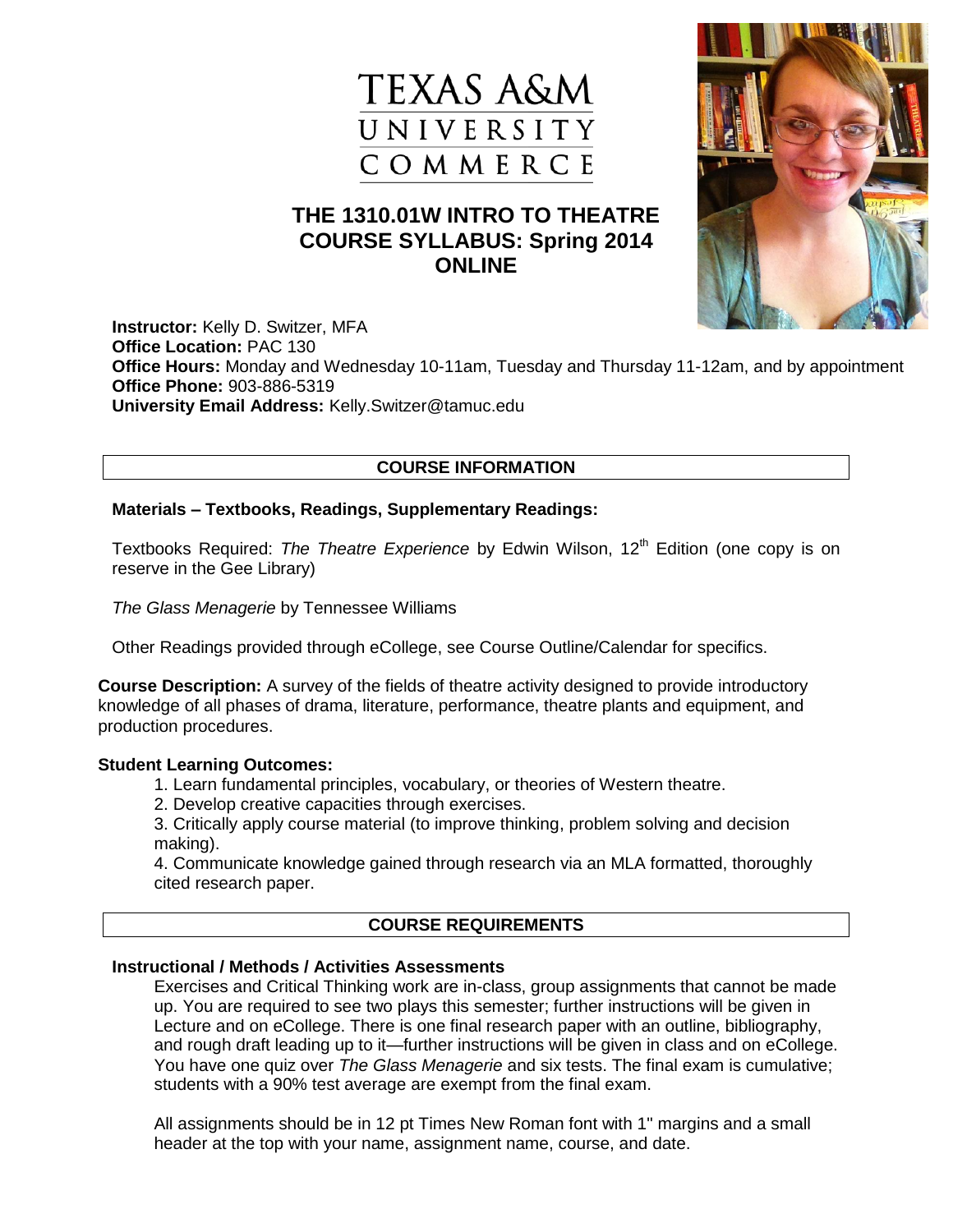| Grading                           |                                 |
|-----------------------------------|---------------------------------|
| Self-Introduction                 | 50 pts                          |
| <b>Playwriting Exercise</b>       | 50 pts                          |
| Design Exercise                   | 50 pts                          |
| <b>Critical Thinking Work 1-5</b> | $100$ pts<br>20 pts each $x$ 5= |
| Play Attendance                   | 200 pts each $x =$<br>400 pts   |
| <b>Research Paper</b>             |                                 |
| Outline and bibliography          | 50 pts                          |
| Rough draft                       | 50 pts                          |
| Final draft                       | $100$ pts                       |
| The Glass Menagerie Quiz          | 50 pts                          |
| <b>Audience Test</b>              | $100$ pts                       |
| <b>Playwright Test</b>            | $100$ pts                       |
| <b>Directing Test</b>             | $100$ pts                       |
| Design Test                       | $100$ pts                       |
| <b>Acting Test</b>                | $100$ pts                       |
| <b>Backstage Test</b>             | $100$ pts                       |
| <b>Final Exam</b>                 | 200 pts                         |
| Total                             | 1700 pts                        |
| Exceptional work will warrant an  | $A=90\%$ (1530 pts +)           |
| Above average work will warrant a | B=80% (1360-1529 pts)           |
| Average work will warrant a       | C=70% (1190-1359 pts)           |
| Below average work will warrant a | D=60% (1020-1189 pts)           |
| Unacceptable work will warrant a  | F=59% or less (under 1019 pts)  |

#### **Extra Credit**

Extra credit is at the discretion of the professor and will be announced in class and on eCollege.

#### **TECHNOLOGY REQUIREMENTS**

Students are expected to check their myLeo accounts on a regular basis for communications about the course. Students will also need to access eCollege regularly for readings and assignment instructions. Lectures will be provided in video format and will require a video program to view, readings will be provided as PDFs.

#### **ACCESS AND NAVIGATION**

This course will utilize eCollege, the Learning Management System used by Texas A&M University-Commerce. To get started with the course, go to: [https://leo.tamu](https://leo.tamu-commerce.edu/login.aspx)[commerce.edu/login.aspx.](https://leo.tamu-commerce.edu/login.aspx) You will need your CWID and password to log in to the course. If you do not know your CWID or have forgotten your password, contact Technology Services at 903-468-6000 or [helpdesk@online.tamuc.org.](mailto:helpdesk@online.tamuc.org)

#### **COMMUNICATION AND SUPPORT**

#### **Interaction with Instructor Statement:**

Please contact me if you have any questions or concerns. My contact information is at the top of this syllabus. I try to answer all emails in a timely manner, it is your most efficient method of contact.

All emails to the instructor should begin with a salutation, clearly and politely state your inquiry, and close with a signature that includes the specific class you are enrolled in.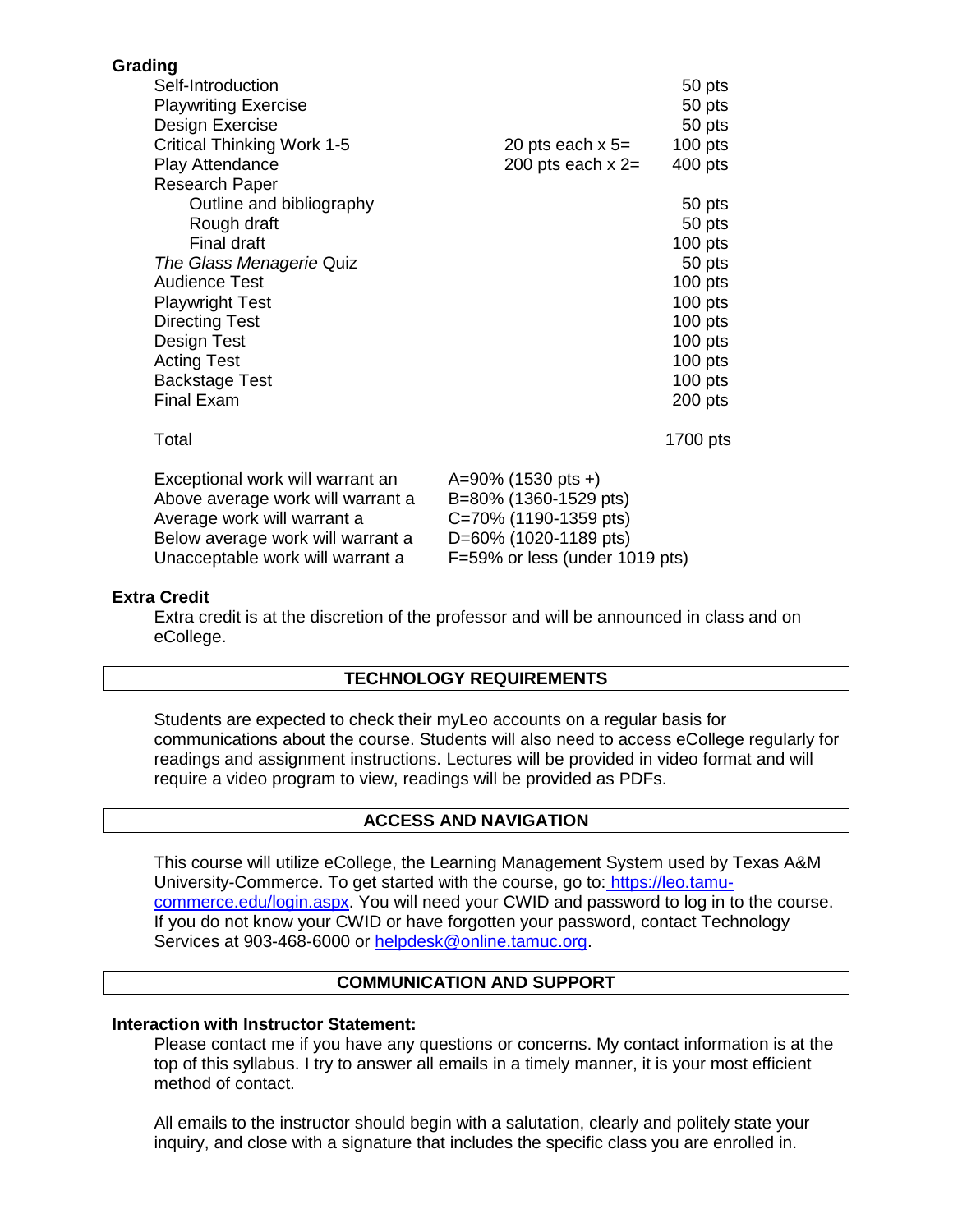#### **If you are having issues with eCollege, please contact Technical Support. Their information is**:

**eCollege Student Technical Support** (QM 6.6, 7.1) Texas A&M University-Commerce provides students technical support in the use of eCollege. The student help desk may be reached by the following means 24 hours a day, seven days a week. **Chat Support:** Click on 'Live Support' on the tool bar within your course to chat with an eCollege Representative.

**Phone:** 1-866-656-5511 (Toll Free) to speak with eCollege Technical Support Representative.

**Email:** helpdesk@online.tamuc.org to initiate a support request with eCollege Technical Support Representative.

**Help:** Click on the 'Help' button on the toolbar for information regarding working with eCollege (i.e. How to submit to Dropbox, How to post to discussions etc…)

## **COURSE AND UNIVERSITY PROCEDURES/POLICIES**

#### **Course Specific Procedures:**

- Observe all deadlines. It is your responsibility to keep up with the reading, lectures, and assignments.
- Pace yourself. Time management skills are necessary for an online course.
- Don't procrastinate. A deadline is the last day on which you can turn in an assignment—I encourage you to turn things in early. As you can see, sometimes 3 or 4 assignments might have the same due date. Don't wait until that day to try and complete them all. It won't be pretty.
- Ask questions. You can ask me directly via email or phone, or post questions in the discussion forums. I am here for you.

#### **University Specific Procedures:**

The Americans with Disabilities Act (ADA) is a federal anti-discrimination statute that provides comprehensive civil rights protection for persons with disabilities. Among other things, this legislation requires that all students with disabilities be guaranteed a learning environment that provides for reasonable accommodation of their disabilities. If you have a disability requiring an accommodation, please contact:

Office of Student Disability Resources and Services Texas A&M University-Commerce Phone (903) 886-5150 or (903) 886-5835 StudentDisabilityServices@tamuc.edu Gee Library Room 132 Fax (903) 468-8148

#### **Student Conduct:**

All students enrolled at the University shall follow the tenets of common decency and acceptable behavior conducive to a positive learning environment. From the Code of Student Conduct: "Civility in the classroom or online course and respect for the opinions of others is very important in an academic environment. It is likely you may not agree with everything that is said or discussed in the classroom/online course. Courteous behavior and responses are expected. To create and preserve a learning environment that optimizes teaching and learning, all participants share a responsibility in creating a civil and non-disruptive forum. Students are expected to conduct themselves at all times in a manner that does not disrupt teaching or learning. Faculty have the authority to request students who exhibit inappropriate behavior to leave the class/online course and may refer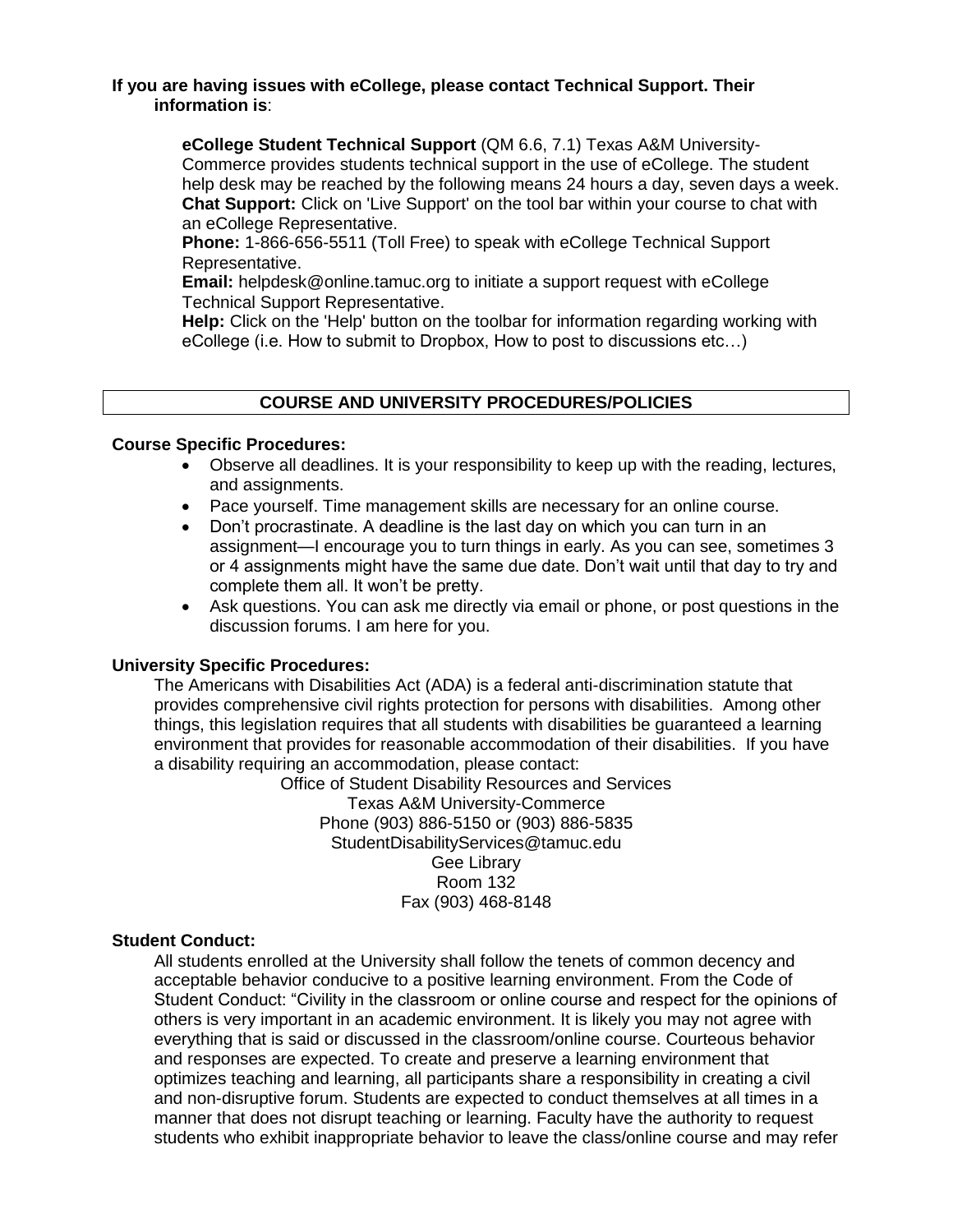serious offenses to the University Police Department and/or the Dean of Students for disciplinary action."

The Code of Student Conduct from Student Guide Handbook can be found here: <http://web.tamuc.edu/studentLife/documents/studentGuidebook.pdf>

#### **Academic Honesty:**

Students will adhere to the tenets of academic honesty while in this class. Academic dishonesty includes working on non-group projects with others, deception, impersonation, cheating during a test, and plagiarism. These are all offenses that warrant disciplinary action up to, and including, an F in the course. Additionally, any student found guilty of a Breach of Conduct, including Academic Honest, could face the following disciplinary actions imposed by the University:

- (1) Expulsion from the University. Students may not return to the University.
- (2) Suspension from the University for a definite or indefinite period of time.

(3) Disciplinary probation with or without loss of designated privileges for a specified period of time. The violation of the terms of disciplinary probation or the infraction of any University rules

- (4) Loss of privileges.
	- a. Denial of the use of an automobile for a designated time (on campus).
	- b. Removal from elective or appointive office.
	- c. Ineligibility for pledging, initiation, and representation of the University.
	- d. Removal from residence hall or other University housing.

e. Loss of such other privileges as may be consistent with the offense committed and the rehabilitation of the student.

- (5) Admonition and warning.
- (6) Notification of parents.

(7) Such other actions as may be approved by the University Discipline Committee or the Dean for Campus Life and Student Development.

Plagiarism is the use of someone else's information without proper and formal citation. Information about avoiding plagiarism can be found here:<http://owl.english.purdue.edu/owl/resource/589/01/>

#### **COURSE OUTLINE / CALENDAR**

| Jan 13-17<br><b>Orientation</b> | Lecture: Course Orientation, review of course packet<br>Complete your Self- Introduction due by Jan 20 at 10:00pm<br>Complete the Mock Test                                                                                        |
|---------------------------------|------------------------------------------------------------------------------------------------------------------------------------------------------------------------------------------------------------------------------------|
| Jan 20-31<br><b>Audience</b>    | Lecture: Chapter 1, Experiencing Theatre: Past and Present p. 3-21<br>Lecture: Chapter 2, The Audience: Its Role and Imagination p. 27-43<br>Review "A 'Typical' Production Process" and "Why Theatre Matters" under<br>"Readings" |
|                                 | Watch the "25 <sup>th</sup> Annual Putnam Co. Spelling Bee" video<br>Critical Thinking Work #1 due by January 30 at 10:00pm                                                                                                        |
|                                 | Choose top 3 paper topic choices and email Ms. Switzer by January 31<br><b>AUDIENCE TEST</b> due by January 31 at 10:00pm                                                                                                          |
| Feb 3-14<br><b>Playwright</b>   | Lecture: Chapter 7, Creating the World of the Play p. 155-169<br>Lecture: Tennessee Williams, The Glass Menagerie, and Play Analysis<br>Lecture: Final paper and MLA format                                                        |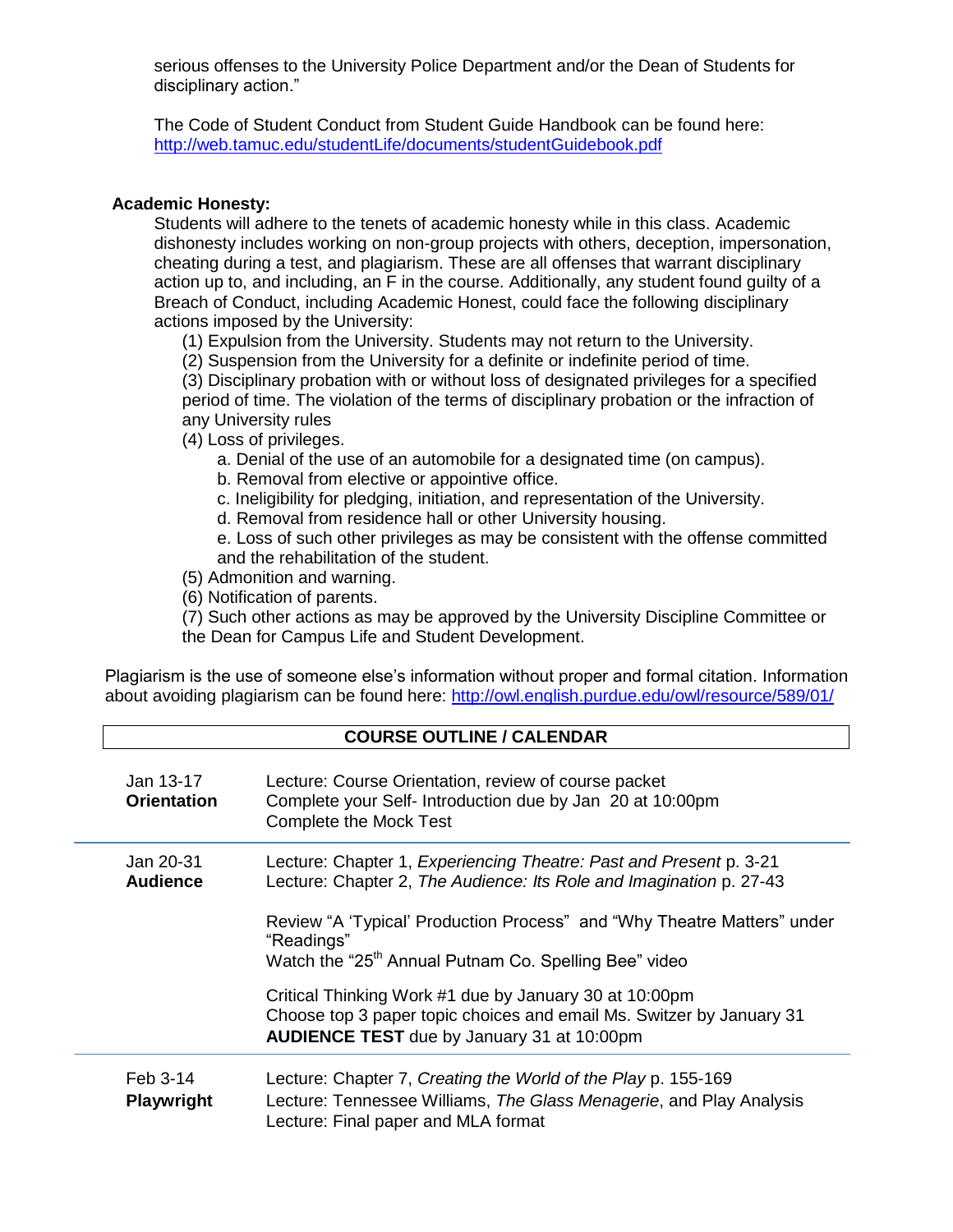|                               | Read your copy of The Glass Menagerie by the beginning of this unit<br>Read "Script Change" under "Readings"<br>Watch the "Wounded Genius" and "Inside The Glass Menagerie" videos                                             |
|-------------------------------|--------------------------------------------------------------------------------------------------------------------------------------------------------------------------------------------------------------------------------|
|                               | The Glass Menagerie Quiz due by February 7 at 10:00pm<br>Playwriting Exercise due by February 13 at 10:00pm<br>Critical Thinking Work #2 due by February 13 at 10:00pm<br><b>PLAYWRIGHT TEST</b> due by February 14 at 10:00pm |
| Feb 17-28<br><b>Directing</b> | Lecture: Chapter 6, The Director and Producer p. 124-149                                                                                                                                                                       |
|                               | Watch "Amanda Palmer's TED Talk" video                                                                                                                                                                                         |
|                               | Critical Thinking Work #3 due by February 27 at 10:00pm<br><b>DIRECTING TEST</b> due by February 28 at 10:00pm                                                                                                                 |
| Mar 3-Apr 4                   | Lecture: Chapter 4, The Audience Views the Stage p. 67-87                                                                                                                                                                      |
| <b>Design</b>                 | Lecture: Chapter 10, Scenic Design p. 229-251                                                                                                                                                                                  |
|                               | Lecture: Chapter 11, Stage Costumes p. 253-275<br>Lecture: Chapter 12, Lighting and Sound                                                                                                                                      |
|                               |                                                                                                                                                                                                                                |
|                               | Read "Scrim Solutions" under "Readings"                                                                                                                                                                                        |
|                               | Watch the "The Critic Costume Design" video                                                                                                                                                                                    |
|                               | Watch the "York Mystery Cycle 2010" video<br>Watch the "Stage Lighting and Managing Lighting Design" video                                                                                                                     |
|                               |                                                                                                                                                                                                                                |
|                               | Outline and Bibliography due by Mar 17 at 10:00pm                                                                                                                                                                              |
|                               | Critical Thinking Work #4 due by Apr 3 at 10:00pm                                                                                                                                                                              |
|                               | Design Exercise due by Apr 3 at 10:00pm                                                                                                                                                                                        |
|                               | <b>DESIGN TEST</b> due by Apr 4 at 10:00pm                                                                                                                                                                                     |
| Mar 10-14                     | <b>Spring Break</b>                                                                                                                                                                                                            |
| Apr 7-11<br><b>Acting</b>     | Lecture: Chapter 5, Acting: Offstage and in the Past                                                                                                                                                                           |
|                               | Read "The Art of Silence" under "Readings"                                                                                                                                                                                     |
|                               | Watch the "Acting Through Life" and "Kabuki" videos                                                                                                                                                                            |
|                               | Watch the "Uta Hagen" and "Dennis Hopper" videos                                                                                                                                                                               |
|                               | Rough Draft due by Apr 10 at 10:00pm                                                                                                                                                                                           |
|                               | ACTING TEST due by Apr 11 at 10:00pm                                                                                                                                                                                           |
| Apr 14-25<br><b>Backstage</b> | Lecture: Backstage During a Performance                                                                                                                                                                                        |
|                               | Watch multiple videos, you will be directed to them during the lecture                                                                                                                                                         |
|                               | Final Paper due by Apr 22 at 10:00pm                                                                                                                                                                                           |
|                               | Critical Thinking Work #5 due by April 24 at 10:00pm                                                                                                                                                                           |
|                               | <b>BACKSTAGE TEST</b> due by April 25 at 10:00pm                                                                                                                                                                               |
| Apr 28-May 2                  | <b>Review for Final</b>                                                                                                                                                                                                        |
| <b>Final Review</b>           | Play Analysis Forms and Extra Credit due by May 2 at 10:00pm                                                                                                                                                                   |
|                               |                                                                                                                                                                                                                                |